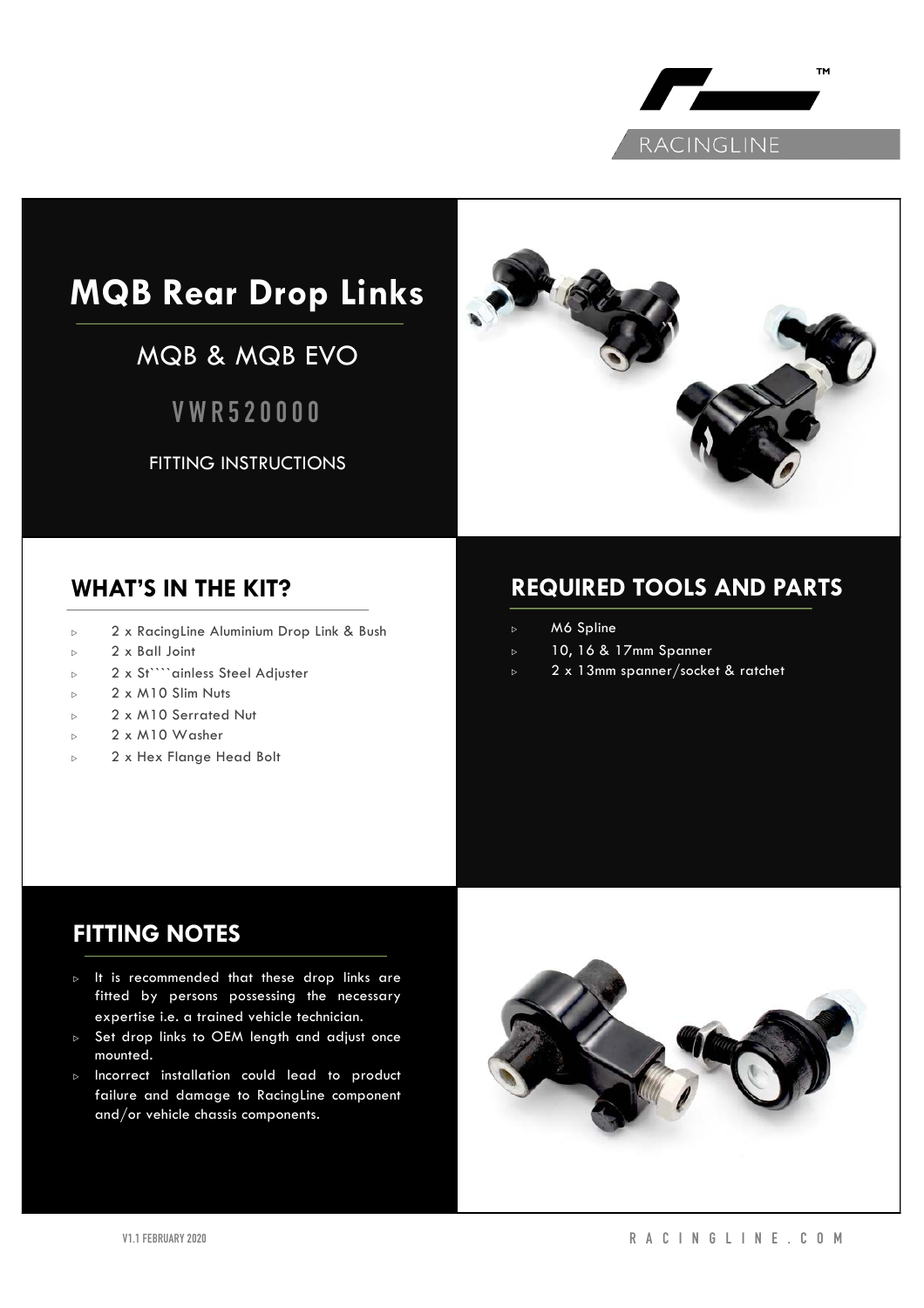#### **FITTING INSTRUCTIONS VWR520000**



#### **Step 1 – Car Preparation and OEM Drop Link Removal:**

Safely lift the car (axle stands or car lift), once the vehicle is in the air, using  $2 \times 13$ mm spanners/sockets detach and remove the M8 bolt through the rear control arm. Next using an M6 spline to stop ball joint from rotating while using a 16mm spanner, remove M10 ball join nut. Do this on both sides of the vehicle and remove OEM drop link from vehicle. See *Figure 1a/b.*



#### **Step 2 – Install of RacingLine Rear Drop Links:**

Lay both OEM and RacingLine drop links side by side and adjust RacingLine drop link to the same length and orientation of the ball joint as the OEM drop link, shown in *Figure 2a*. Offer one side at a time into the rear control arm and replace the original M8 bolt and hand turn the nut on to ensure the bolt is held in place. Repeat this on the opposite side. See *Figure 2a. (In order to utilise maximum adjustment, thread ball joint and Stainless steel adjuster to the shortest point before extending to OEM length).*

Once both are located in the rear control arm, add the supplied washer to the ball joint and then pull down the rear anti roll bar to insert the ball joint through the rear anti roll bar hole. Once inserted hand thread on the supplied serrated nut. Repeat this process on the opposite side. See *Figure 2b.*

Now both RacingLine rear adjustable drop links are in place, tighten the serrated nut using a 17mm spanner and stop the ball joint from rotating using a 14mm spanner. Once tight, then tighten the M6 bolt on the control arm, using 2 x 13mm spanners. See *Figure 2c.*